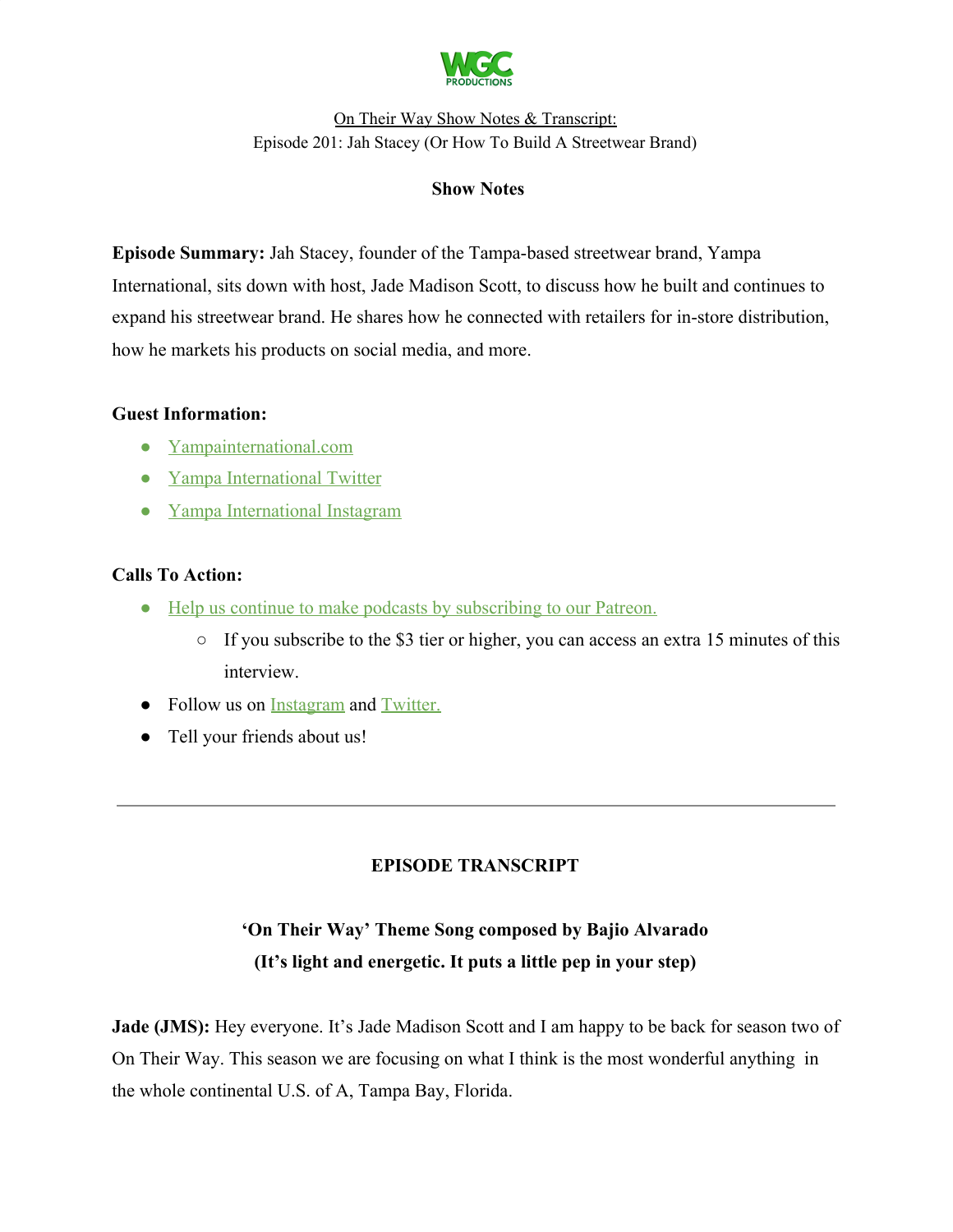

**JMS:** As a Tampainan, I'm really excited to show off all the talent that thrives in my hometown. Our first guest is Jah Stacey, founder of clothing brand, Yampa International. Jah's gonna talk about how he created his brand, the unique way he fosters business relationships, his marketing strategies and more. As always transcripts are at wgcproductions.com and remember this is a WGC Production.

# **'On Their Way' Theme Fades**

**JMS:** Jah Stacey created Yampa international in 2016. The idea originally began as a shirt printing shop. After visiting Los Angeles and experiencing the fashion culture, the vision became bigger. Jah brought his vision back to Tampa, Florida, and started a brand, Yampa international. Hey Jah. How you doing?

**Jah:** Hey, how's it going? Happy to be here.

**JMS:** It's going really great. And I'm happy that you're happy to be here. Okay. So let's hop right into it. So, the season's all about Tampa, so we know where you're from in that aspect, but I do want to know where your roots?

**Jah:** Uh, so, I hail from Jamaica, Queens, New York. The big Apple, but I came down to Florida when we were like….I was probably... it was probably like '94 when we first came down here, but I've always moved back and forth between the two. So, I probably moved back to New York, maybe like four or five times. So, I didn't lose my accent. I didn't lose my culture. So I'm Southern, but not completely Southernized just yet.

## **(Jade Laughs)**

**JMS:** Okay. So in the biography, it said that you started Yampa international as a street printing shop, but then after you went to LA, you wanted to expand into a brand.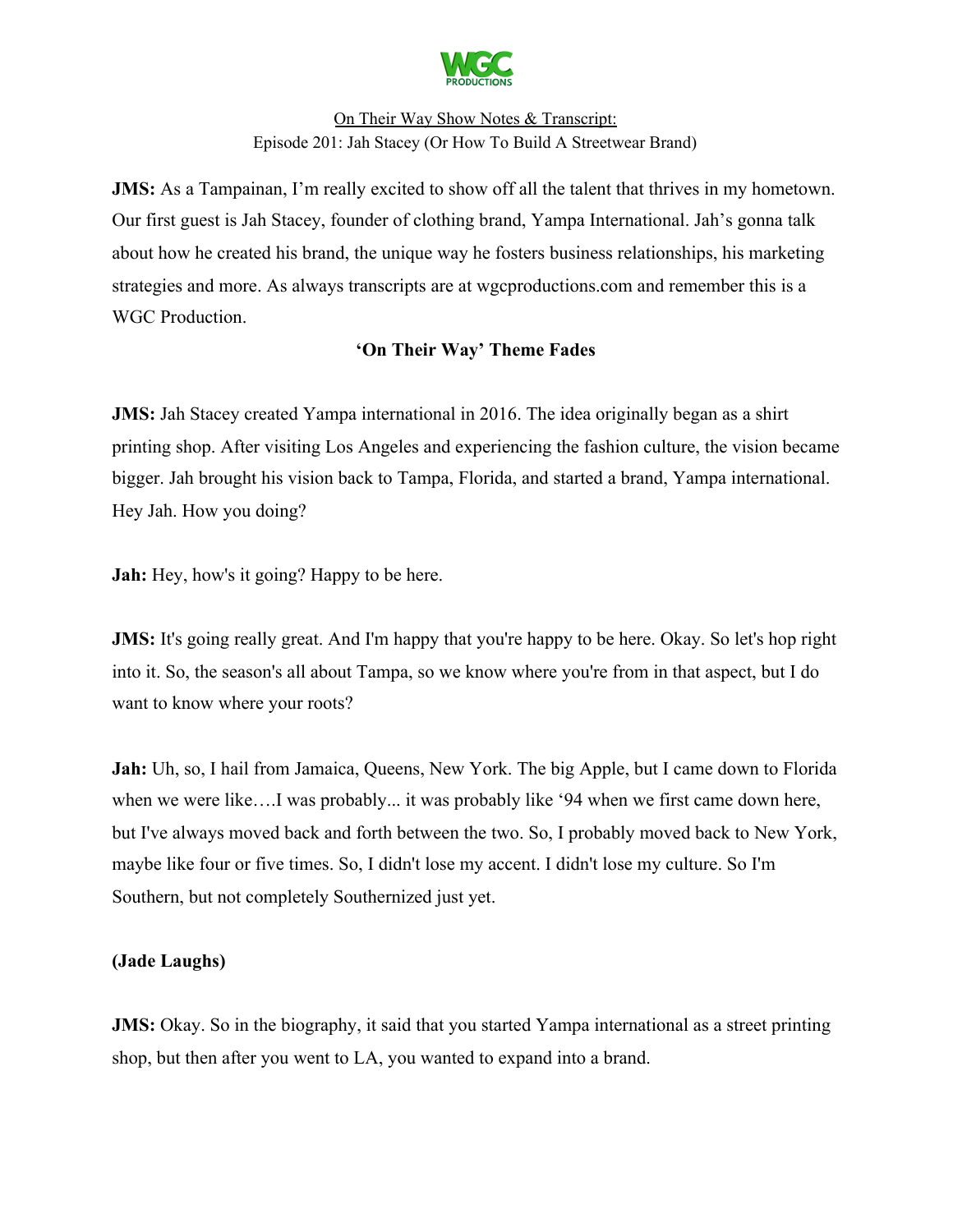

**JMS:** So, could you kind of talk to us, and could you explain the difference between a street printing shop and a "brand" and how you came to develop that?

**Jah:** Basically I started off just doing graphics, and I ended up kind of entering into this artsy style, like graphics. And I would just upload those online, just trying to like, you know, land some sort of gig. Eventually that just kinda led to a stockpile of graphics. I was just like, "you know, maybe I can try and, like, sell them as, like, prints or on a t-shirt or something." You know, a very small mentality at the time cause I really didn't have any type of bigger vision for it.

I ended up going out to California around my birthday, it was maybe like four years. So, I have another friend that lives out there and we used to go to a Pinellas Park Middle School together, and so I ended up linking up with them while I was out there. So, my friend and my father, who was meeting us out there, they ended up getting hit by a blizzard in New York. So, they ended up being stranded. So it was just me and my brother out in Cali, and all of our plans kind of, you know, were halted. So, we stayed in Arcadia, which is like, almost like Chinatown in a sense. We're out there and Asian fashion is way up there. You know, as far as like Tokyo and, you know, just all of Japan and stuff, um, and even parts of China.

So, I'm just seeing all of this different style fashion, which kind of really spoke to me cause I've always been like a person of style, but my style isn't always...I wouldn't say welcomed, but you know, people always kind of thought it was weird how I would dress. So when I saw them dress out like that, where this guy literally had on this, not really reflective, you know, like those, like, it was like, visor style sunglasses. I can't think of what the-

**JMS:** Like, aviators?

**Jah:** Almost like that, you know? And it would almost look like one of those, like double-sided mirrors that's on the buildings.

**JMS:** Oh, I see. Yes.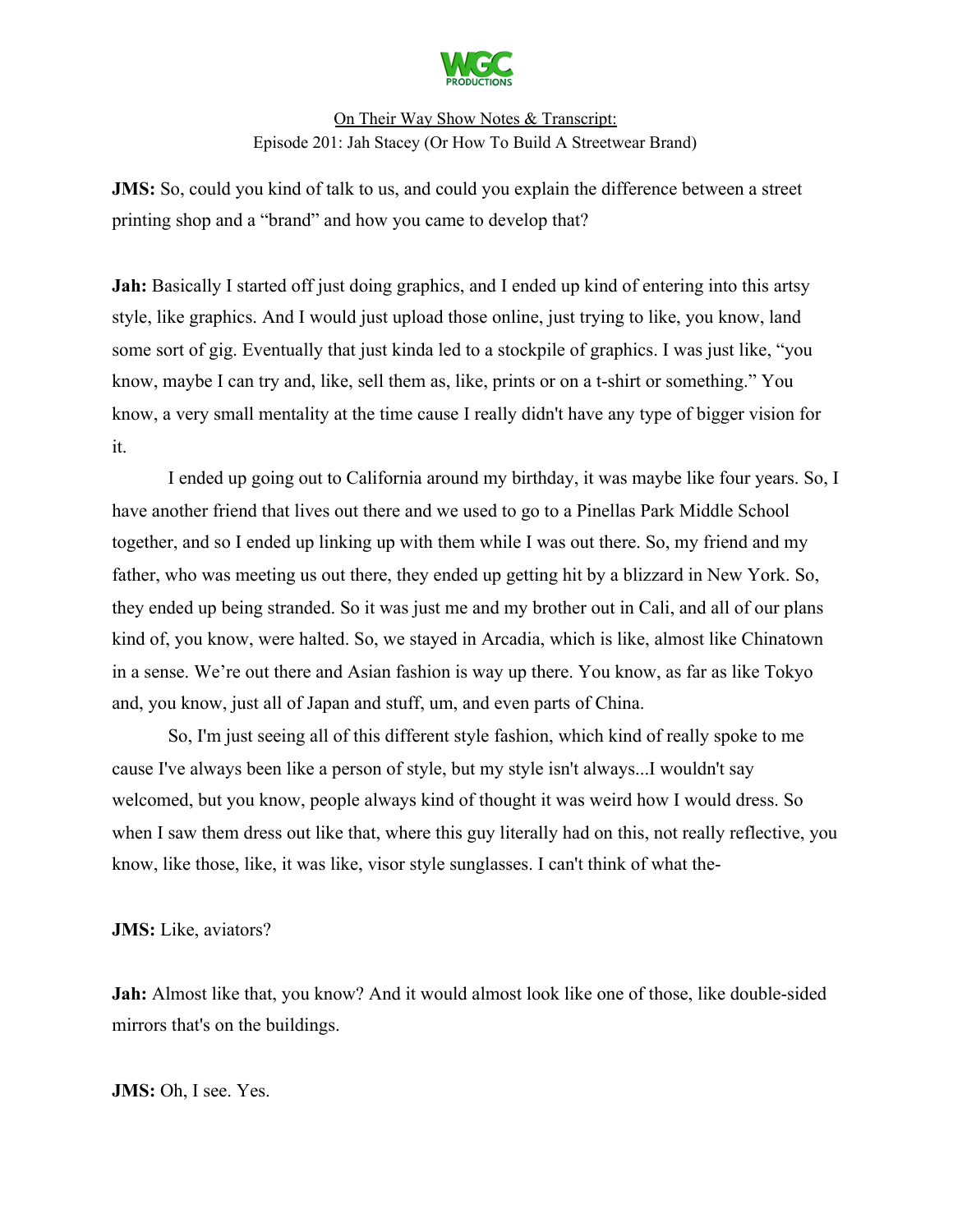

**Jah:** He had a whole entire outfit like this, and I was just like, wow, I love this guy right here. Bor, that is exactly the freedom that I wish to have with fashion. But again, you know, I'm living in Clearwater at the time. So, you know, Clearwater isn't fashion forward at all.

## **(Jade Laughs)**

**JMS:** Mhmm.

**Jah:** Like, you know, it's...it's the beach.

**JMS:** Yeah, it's tourist casual.

Jah: Exactly. You know, thong slides and, you know, surfer shorts, like stuff like that. So, when I was over there and, I'm, you know, I'm seeing just all of this fashion and culture and everything, and….so a little background about my friend. Yeah, we went to school together, at a point, you know, they had a kid, like, really early, like maybe like 11th grade. They fell into drugs really heavily and they got themselves.

**JMS:** That's great.

**Jah:** So they're telling me their story and I'm just like, "wow, that's crazy, you know? They were, like, "yeah, got off the drugs, buckled down and started taking care of my kid, went and got my GED, went to college, became a financial analyst, started doing so good, you know? I worked for Bank of America and they decided they wanted to relocate me to California." And they said something to me that stuck with me.

 They said, "yeah, I'm hoping to be making about 45 every month." And I was like "man, 4,500? That's, that's beautiful. A month?"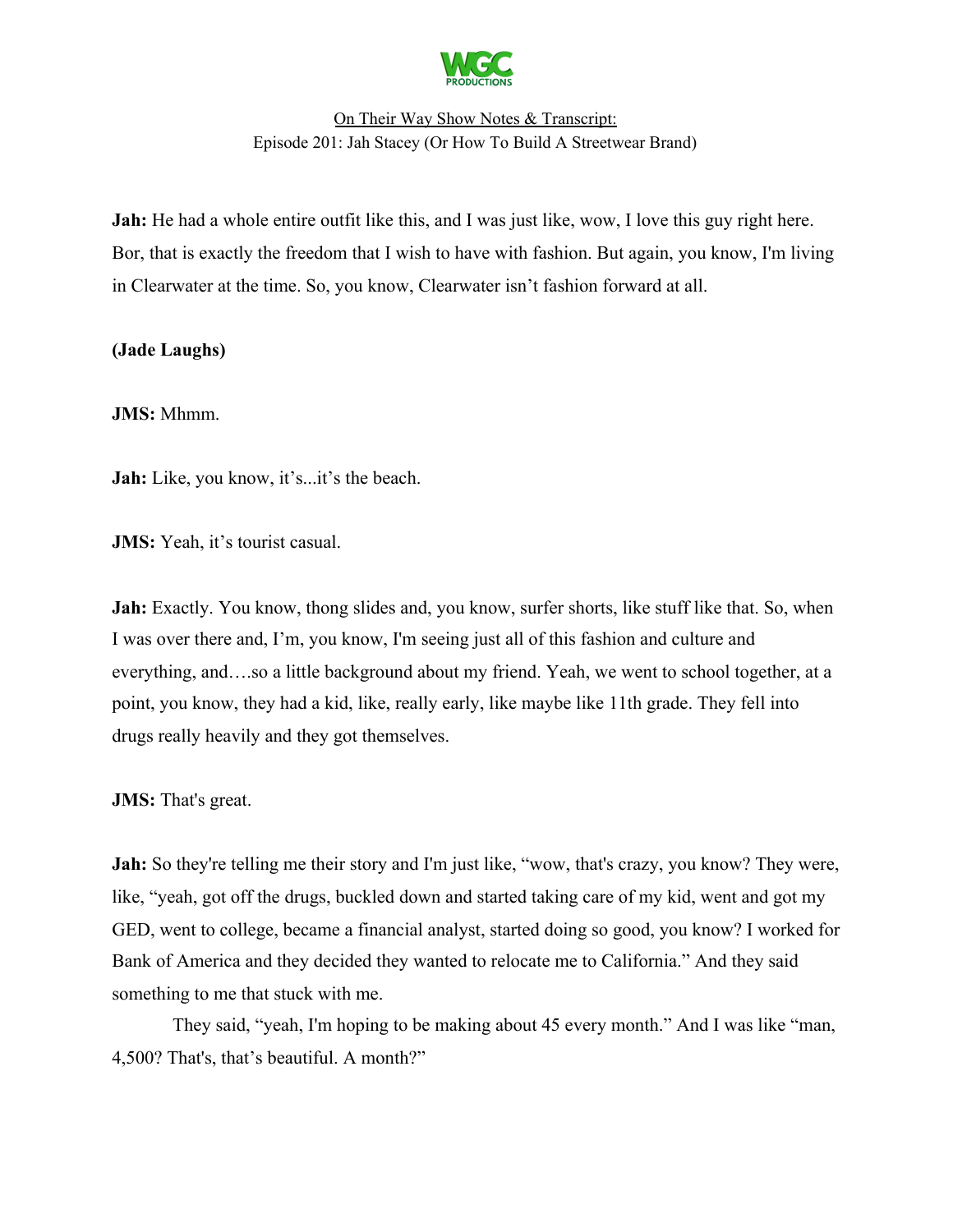

#### **JMS:** Mhmm.

**Jah:** They were like, "no, 45,000." I'm really self-aware, so at that moment I realized how small I've been trained to think; that 45,000 a month sounded crazy and it sounded impossible, especially for people like us coming from where we come from. And to see that and to exist in that realm of their thinking and their energy and confidence in saying that it made me almost like, like, rethink every small thought that I ever had and decided to make it bigger **Jah:** And actually act on it instead of keeping it in the idea phase. So, I began working on the brand. I actually took my financial aid-

#### **(Jah Laughs To Himself)**

**Jah:** And legitimized the whole entire business and bought all the merchandise and the heat press and a vinyl cutter and, you know, started marketing and stuff like that, and shout out to SPC [Saint Petersburg College].

#### **(Jade and Jah Laugh)**

**JMS:** Huh. So, how exactly, in your own words, would you describe Yampa International and the brand that it represents?

**Jah:** Let's see. Ultimately, uh, I would want to describe it as a representation of Tampa's culture, but on an international scale. So, ultimately we get so much tourism here, people from all around the world. And I mean, I see people from everywhere, and I go back home to New York and I'll say, "you know, Hey, I'm from Clearwater, Florida," you know, not, not like in that context, necessarily, but you know, "yeah, I live in Clearwater." And it's like "Oh, what's that?" "Oh, Tampa. I live where the Bucs play." "Oh, okay. Well, isn't it country down there? Like, they kind of slow down there? Are they a little behind down there?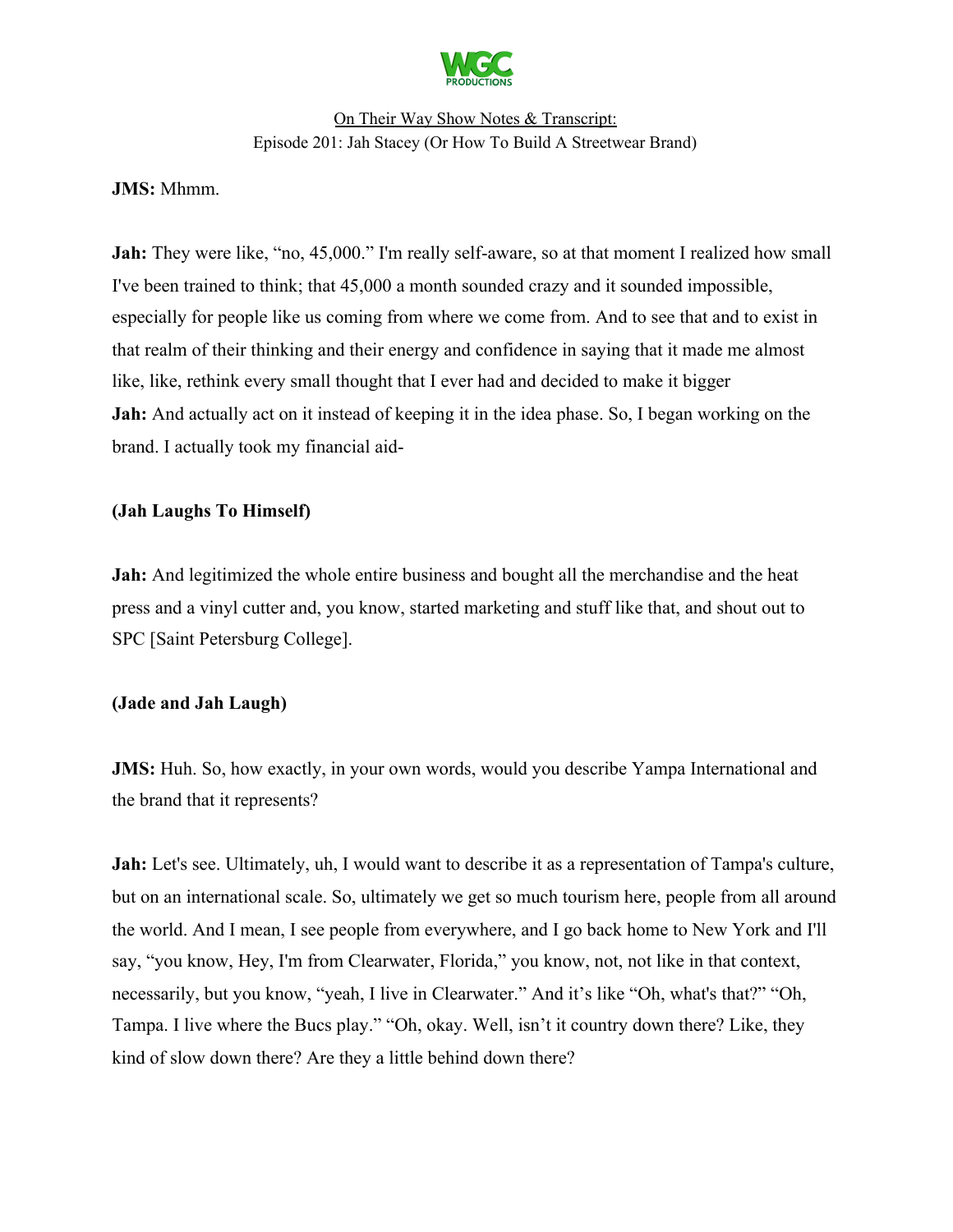

**JMS:** Not the disrespect. **(Jade Laughs)**

**Jah:** Yeah, like all the time, you know?

**JMS:** Mhmm.

**Jah:** And so I wanted to have something that would represent us in a way that says we have culture, you know? We have a voice. We have an impact. Uh, we're not just someplace you come through, hit the beach really quick, and go home. You know, we have music here. We have art here. You know, we, we fashion here. We have a sneaker culture here, you know? I, I wanted to try and cover all of those bases as best I could, so I wanted to create a brand that represented that.

When you hear Yampa, I want them to think, "Oh, you remember that night?" Or "you remember that outfit that such-and-such-" or "aw, that painter is from there." You know, something that represented all of those things that people think we don't have here.

**JMS:** Hmm. I completely understand that. That's why I'm doing this season of the podcast, cause we just...there's so much talent in Tampa. It's ridiculous.

So, then that brings up a question of, and I'm sure you've seen this around, but Tampa is gentrifying. They've renamed Channelside, the area up by University Mall is rapidly changing. You can see it all over the city, how things are changing.

**Jah:** Yes.

**JMS:** So, since Tampa's culture is changing, is the brand of Yampa International changing as well to fit that? How is that dynamic working with you?

**Jah:** Um, I think that it is evolving with it and I think that's just, you know, natural growth. Uh, I wouldn't say it's like, like changing necessarily.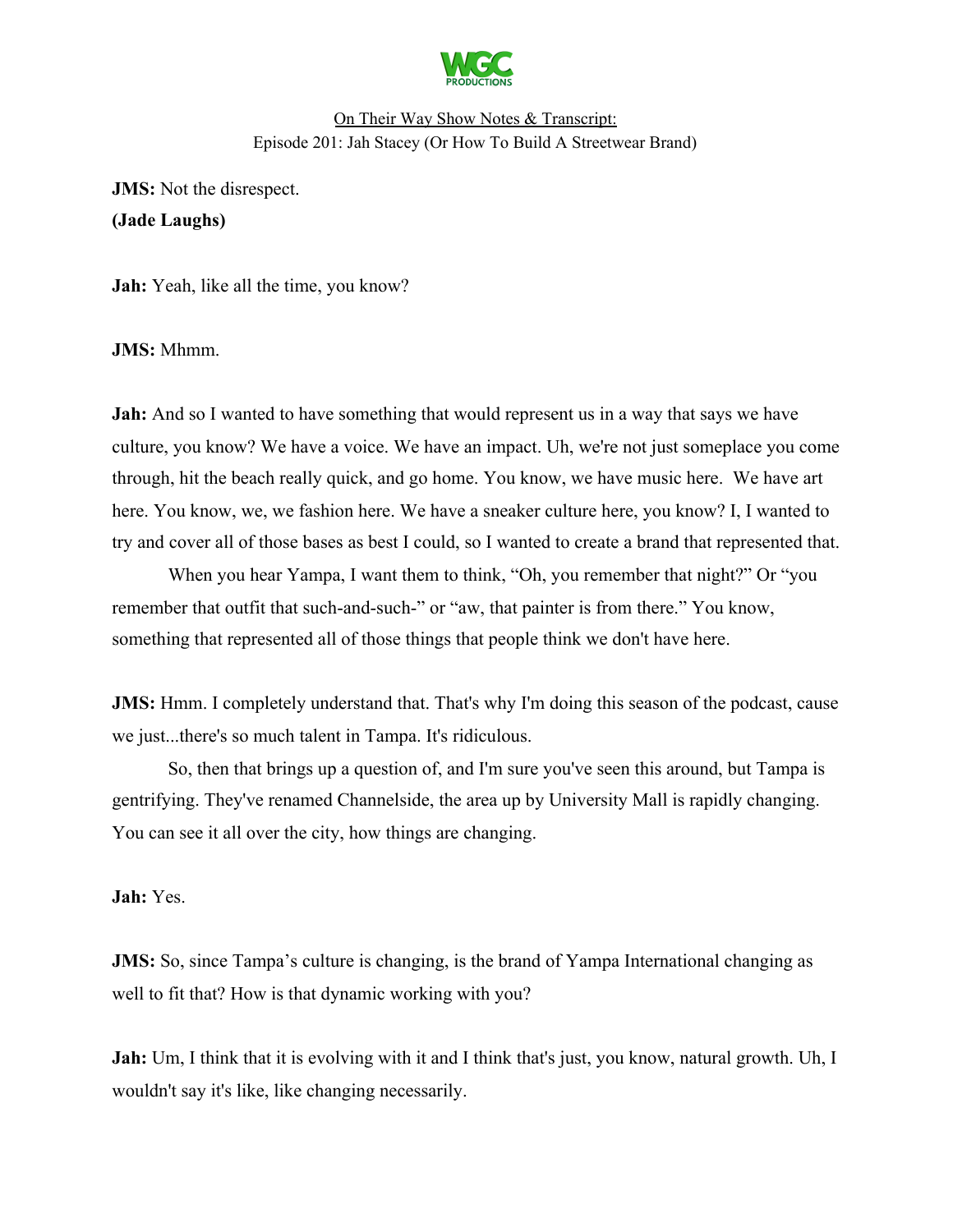

**Jah:** It's almost like, like, you know, you, you turn 30 and automatically you *think* you're supposed to have to change or become something that you never had to be before, and that's just not the case. Um, it's supposed to just be organic.

Um, you grow with everything, the things you learn, the things you experience, you know, your thirst for certain things, the things that you used to care about, or you feel yourself becoming a better person, you're more aware, you're more conscious. That is more the trajectory of Yampa that we don't….I don't, I don't see us having to really change with anything is going to be an organic growth because we just want to represent the culture, and with that in mind, whenever there is a, a cultural shift, if you're doing everything correctly, it's a organic evolution, when those things are occurring.

**JMS:** Mhmm. And, like, when you picture somebody wearing one of your shirts or wearing a jacket of yours or anything that Yampa International has made, who do you see? What's your target demographic?

**Jah:** Let's see that. That is a good question. At first.... I guess, I guess we all go through it. That we say, you know, "Oh, I want these kinds of people to wear it," or "I want these kinds of people to wear it." And it is important to know those things. I can't say that I've quite discovered it-

#### **JMS:** Mhmm.

**Jah:** Because I, I, I do my best to try and remain neutral. I'm not sure if that's a bad or good thing just yet. So, I do know that if you skate, this brand should speak to you. If you're into the music that I'm into, this brand should speak to you. If you appreciate art, this brand should speak to you. You know anything in those particular realms is the demographic that I am reaching.

For example, I did a fashion show in 2019, and a friend of mine asked, " you know, I wanna invite people, but you know, I don't really know like who shouldn't, who should I invite? Like what kind of people are gonna, like, be there and stuff?" And my response to him, ultimately, was "if whoever you invite does not like gay people, don't invite them.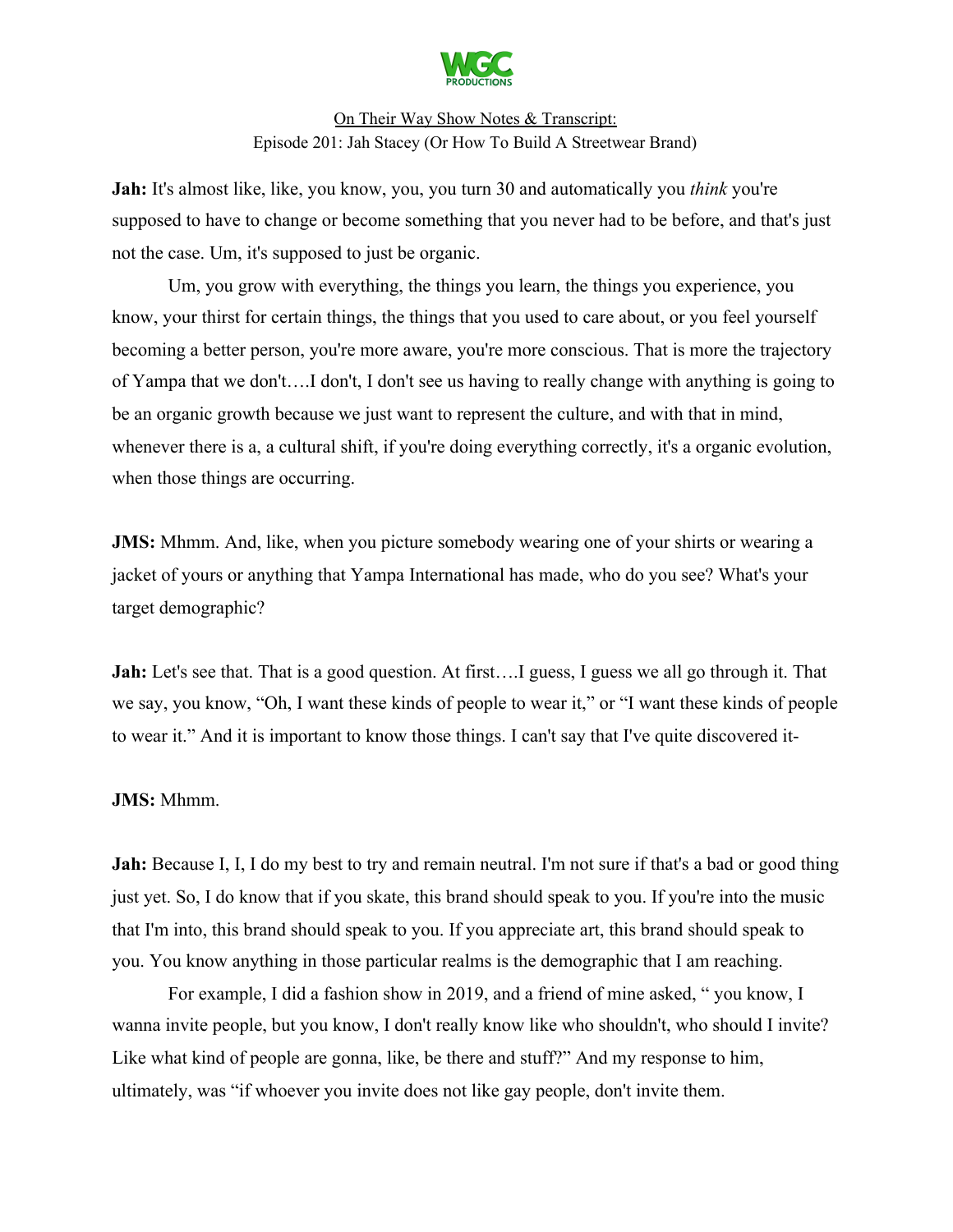

**Jah:** If they are offended by, you know, transsexuals don't invite them. If they think fashion is weird or is just clothes or just a sneaker don't invite them. They have to be open-minded. They have to understand the culture. They have to understand artistic expression.

**JMS:** Okay. That's, that's interesting that it reaches who it reaches. So let's get on, let's get to the actual, let's get to the clothing. Let's get to the thick of it. You're a graphic designer. I know you designed some of the logos on the actual shirts. Are you the only designer for Yampa International or do you have others as well?

**Jah:** Yes, a hundred percent everything I do myself. I have worked with, um, artists such as, uh, Aaron Evans. He's based in Tampa. I've also worked with a local shop, their name is [Dynasty](https://www.facebook.com/DynastyClothing/), uh, they're in Clearwater. So, we have done, like, collaborations with them, but for the most part, I'm a hundred percent behind every design, every creation, every single idea.

**JMS:** Okay. Then can you take us through your process of how you create a design for your, uh, for a t-shirt logo?

**Jah:** Yeah. So, um, with that process, it's always like a, uh, weird one. Like, I wish I could say that, you know, I sit down and, you know, I do this and then I do this thing and then the idea comes to me. It could be extremely spontaneous. I could literally just, you know, I could be at, Sparkman's Wharf or something like that, and I'm like, "man, I love the color of this grass," and that'll, like, start the concept. "Okay, what can I make with this colorwave?" So, I'll sit down. Uh, usually I smoke a cigar. This is cigar city, by the way-

**JMS:** Sure is.

**Jah:** For anybody who doesn't like that, we live in cigar city.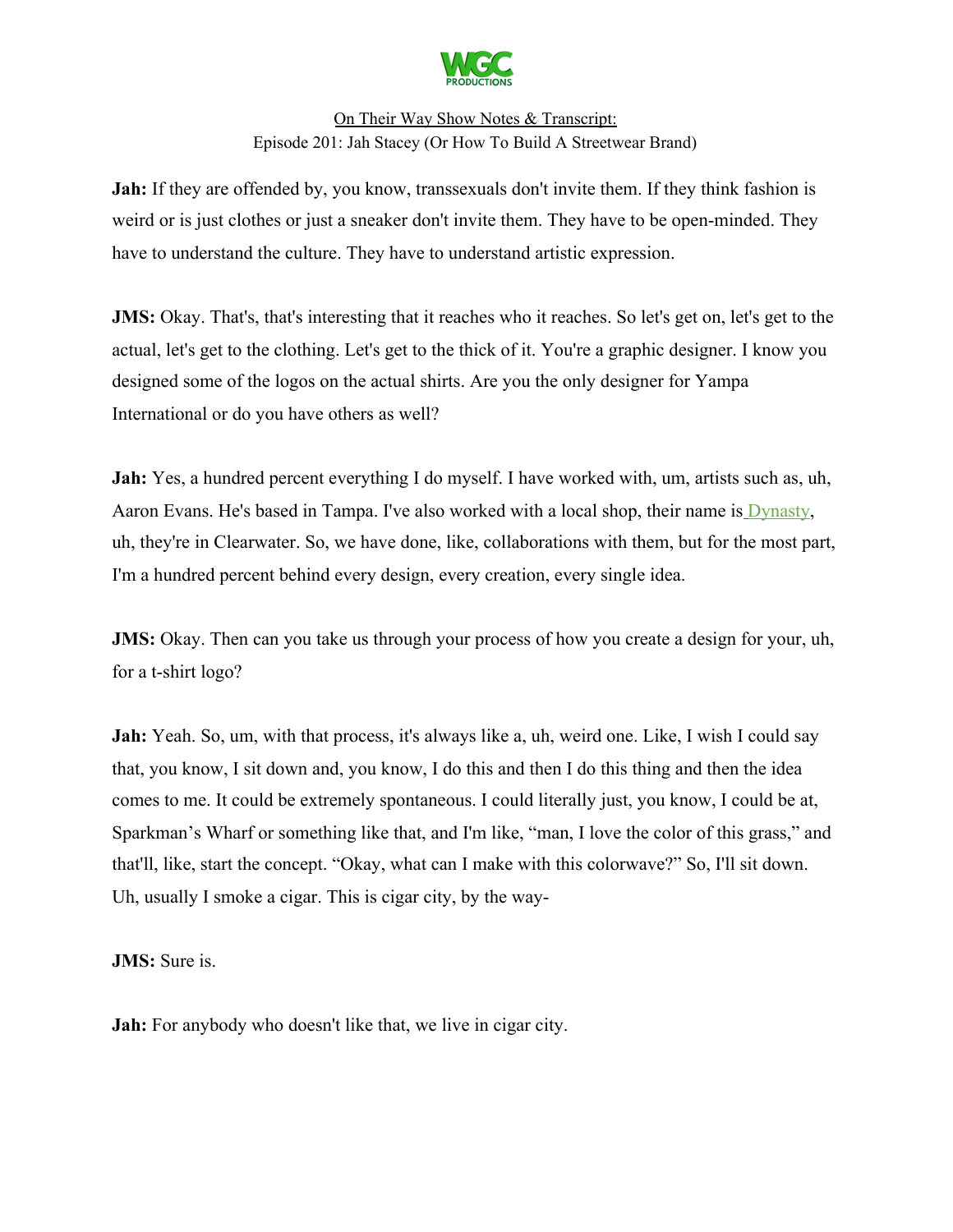

**Jah:** So, I'll sit down and, you know, just throughout that process, I'm trying shapes just to kind of, like, create some sort of foundation of, you know, some sort of image. So, usually I'll just start with lines and shapes, but that color is the focal point at that moment. Then that can steer into, like, "Hmm, maybe the Power Ranger." So, now I'm working with this, like, Power Ranger thing or something, you know? So it, it all kind of always stems from something different, even down to, like, our logo. I was simply on an airplane flying back from California and you have to walk through [Tampa] International [Airport], and that sparked an idea.

If I'm on a schedule and I say, "hey, okay, everyday this week we do have to sit down and come up with something," that process is that way, but most of the time it rarely happens that way. I have some sort of inspiration from the outside and I just cannot get that image out of my head or this idea out of my head. And I have to just kind of figure out some way to bring it to life, and that's usually the foundation of that process, and, ultimately, just hope that I'm having on day, that every angle is just hitting exactly how I pictured it. Uh, some days I just cannot get the image to come together, uh, so I gotta sit aside for three or four days, maybe a week, and then it happens on that six day.

**JMS:** Hm. So, one thing I want to ask is I noticed on your website, when I was looking through your collections, you have some designs which were just singular designs and you have other designs that are part of larger collections. So, you had, you have a collection based on shoes, you have a collection based around, uh, vintage video games. So, how do you decide when a design should be a part of a larger collection? It should be expanded upon and when it should just stay as it's as like a solo project.

**Jah:** Yeah. That's an excellent question, actually. Um, And I just want to say what's beautiful about these types of conversations is I am not aware, sometimes, that it even happens that way because I'm just fully submerged in creation. So, at that time, a lot of those singular designs? That was me saying I'm a graphic artist, and I want people to just buy this. Um, so that was like earlier on in my career.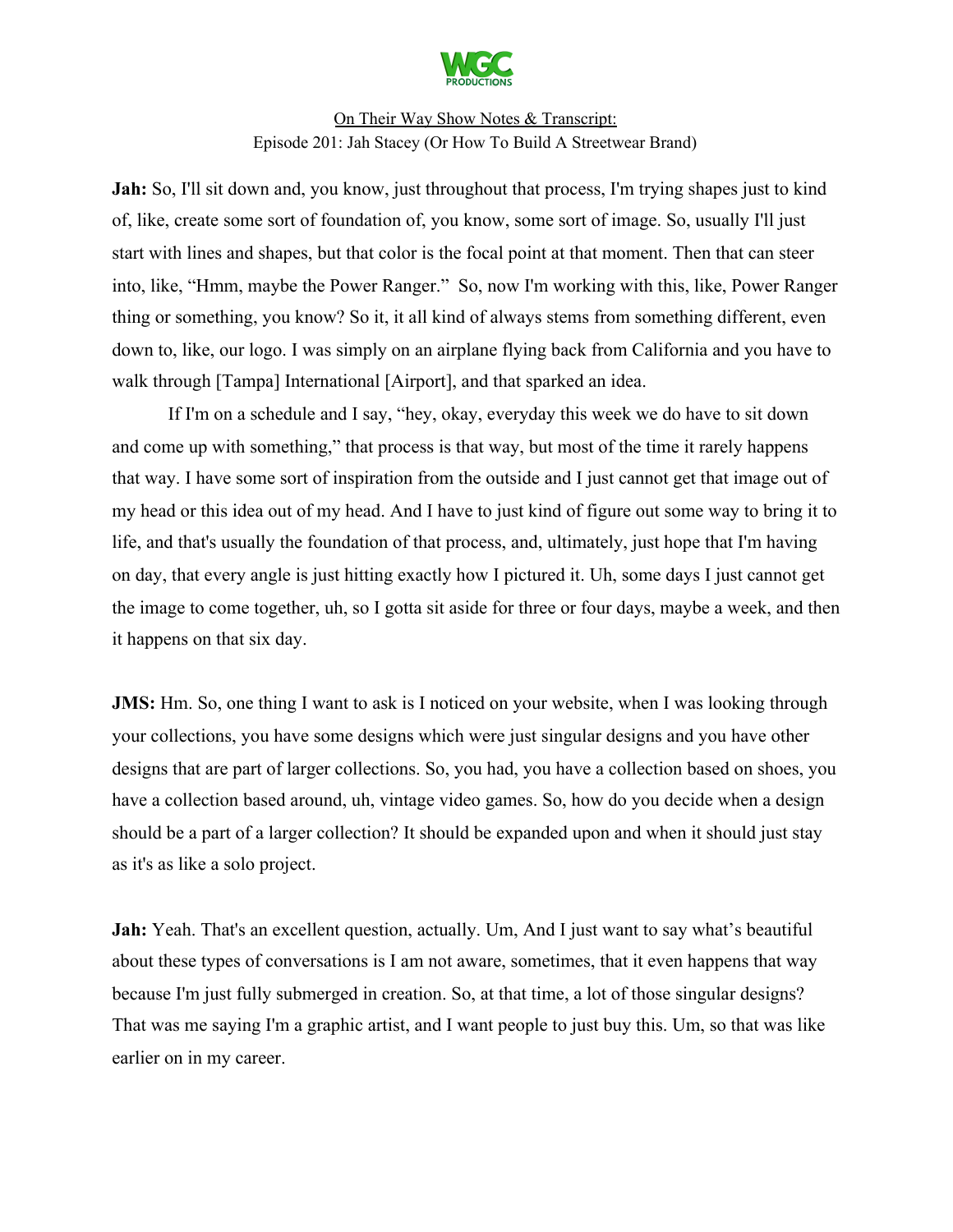

**Jah:** So, while I was doing that, again I was sitting on so many different graphics that I was just putting out a design week, no type of marketing behind it, no type of direction or anything. It was just "I make really cool graphics, I think, so I'mma put this out and I think people are going to like it enough to buy it."

Eventually, I slowed down with doing that and wanted to be able to actually market this item and have something behind it, some sort of momentum so I can propel it forward. So, some of those did just end up coming out as singular items, um, not a part of a collection, but it was more calculated, as I became aware of those things. So, then once in 2019, where momentum got so crazy, ultimately I ended up, um, getting back in touch with an old friend, and his name is [Cam That Dude](https://wild941.com/wild-weekend-squad/cam-that-dude/). He used to work at 94.1 *[A popular Hip-Hop and Pop Radio Station in The Tampa Bay area]* but he just recently got a new gig in Gainesville. So, he ended up inviting me up to the radio station. I made a MLK shirt.

**JMS:** Oh, the one that goes like, I'm safe on any, any MLK like checkbox street Avenue. That one?

**Jah:** Yes. That one.

#### **JMS:** Gotchu.

**Jah:** So, he invites me up to the radio station and I go up there and I just thought it would be, like, a quick handoff, but he actually said "no, come upstairs, you know, meet everybody and stuff, blah, blah blah." So, we go up there. I meet Joey Franchize [a 94.1 Radio Jockey]. I meet [DJ] Hurricane, and they shout me out on the radio and it just created this momentum behind the brand, you know, a certain level of curiosity came of that.

So that was also around the time I was, like, discovering all of this culture out here in Tampa. I ended up straying from my online market and I just went into face-to-face marketing and networking.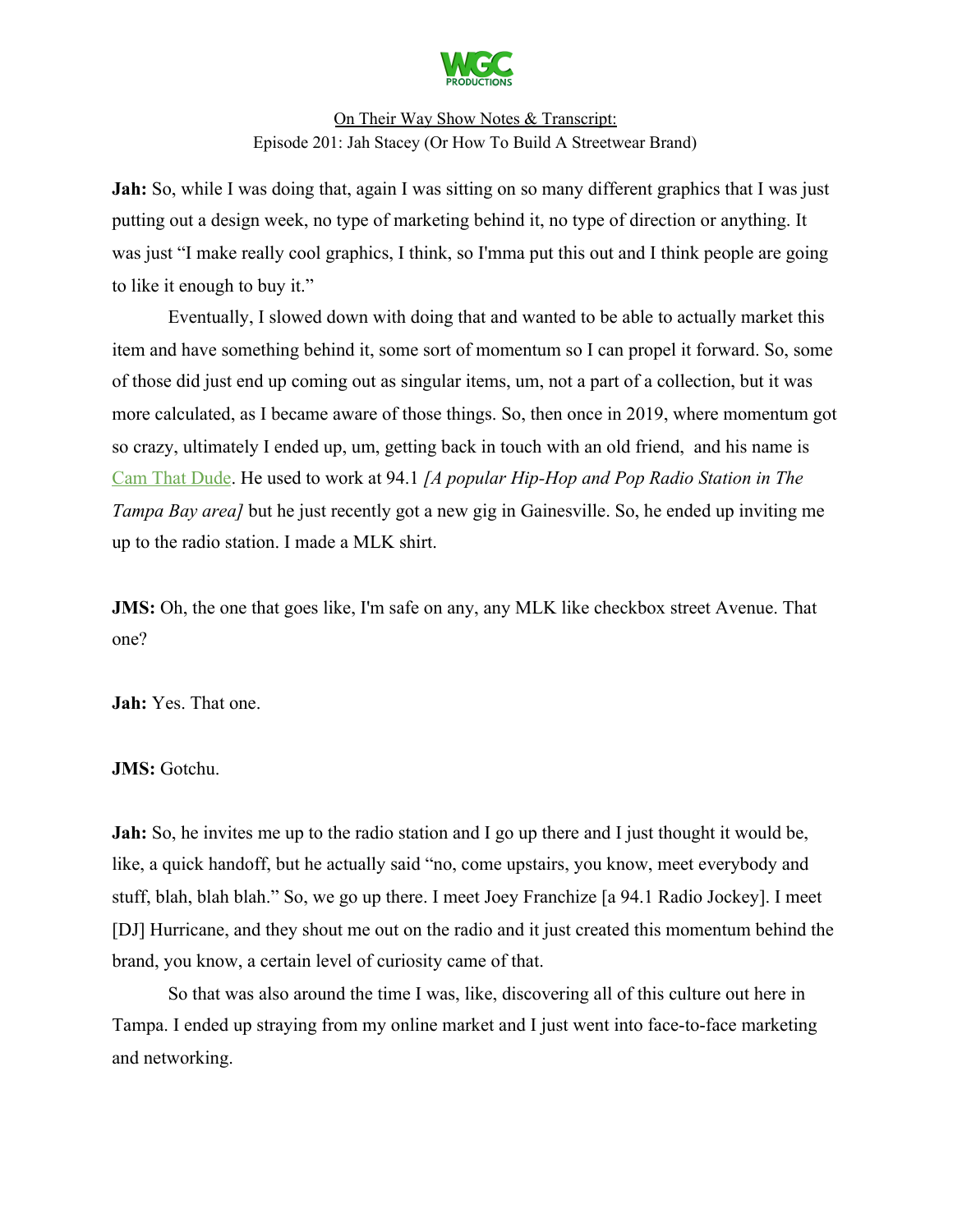

**Jah:** I'm probably at like, like five or six events every week, trying to meet everybody that I could meet and network with whoever. I literally, I was stalking people's Instagrams, trying to figure out where they were going to be at-

#### **(Jade Laughs)**

**Jah:** And why are they're so, like, popular, you know? So-

#### **(Jah Laughs)**

**Jah:** I was like, "who is this person? I need to find out. Where are they going to be at? Okay. What's the name of this place? Where's that? Okay, cool. We're going out." And I would intentionally, like, run into these people just to start a conversation-

## **(Jah Chuckles)**

**Jah:** And it sounds creepy, but that's what I had to do.

**JMS:** Well, if it worked it worked.

## **(Jah Laughs)**

**Jah:** I had to work the system, you know? Throughout all of that, though, the momentum built so much that I couldn't just dish out one design. I had to become even more calculated with when I would release stuff because I started doing events. So, you know, we would vendor at these events and everything, and there's no way that, you know, I just made this shirt last week and I have a hundred of them at this show or even 10 of them, you know? It's too short notice. It's too quick a turnaround. So, it forced me to become more calculated with how I release stuff.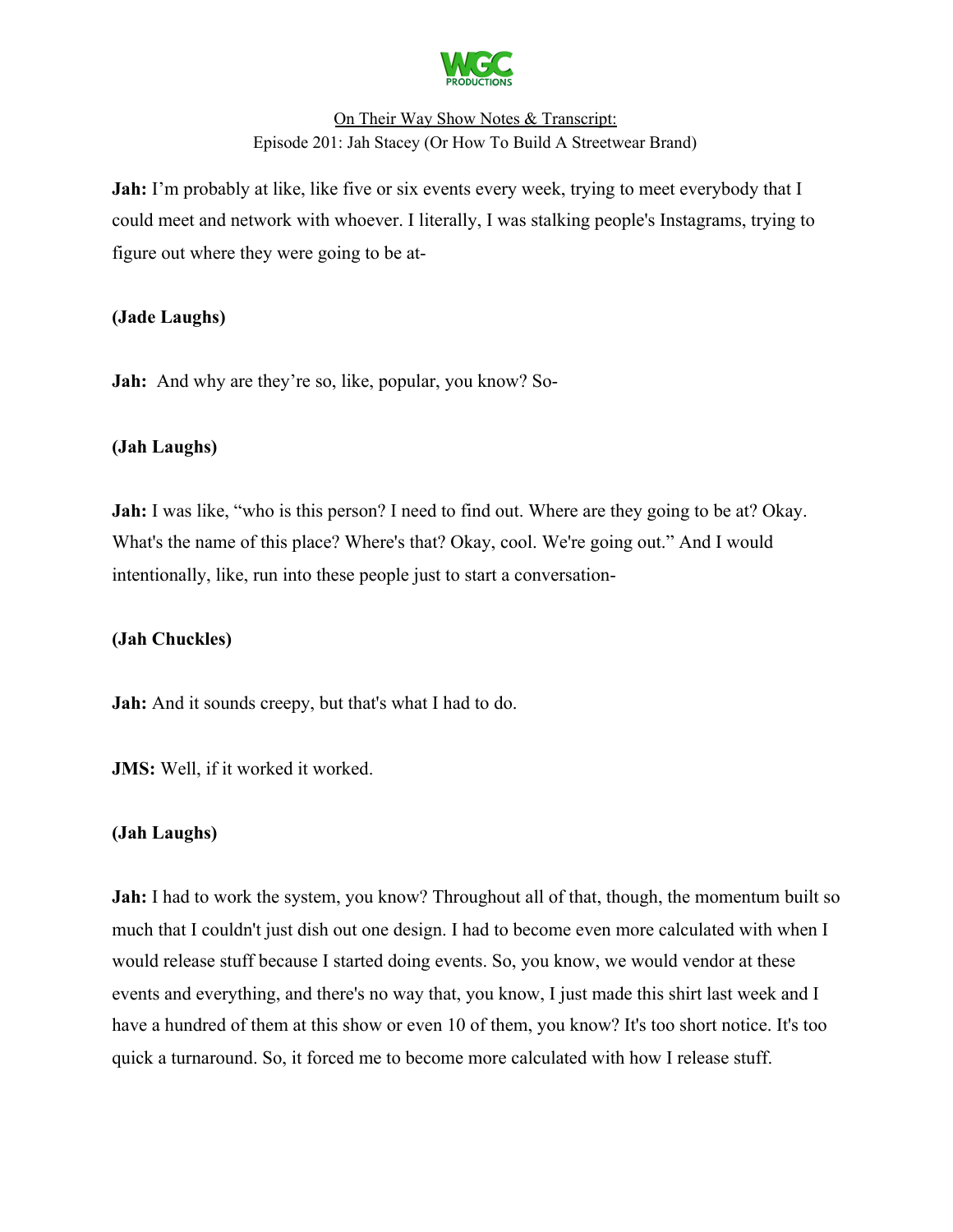

**Jah:** So that's where collections started to happen more often, where, you know, let me do three different designs so when I go to these events, I'm presenting a collection versus, you know, a hoard of random items, cause you can't have medium, large, XL in every single one of these spontaneous designs, you know?

**JMS:** Mhmm. Okay. And how exactly do you determine the success of a design?

**Jah:** So, my bar is set extremely high. So at this point, I kind of struggle with that line of what's successful and what isn't just because I hold myself to a certain standard. Uh, so at this moment I feel like I have not been so successful. Even though the sales are there, the attention is there, I feel like I haven't achieved, um, anything successful just yet. Now don't get me wrong. I pat myself on the back often and I do celebrate my victories, even the small ones. I don't want to get to a point, though, where I slow down or I become laks, you know? "Oh, this was successful. And now I get to talk the talk and…" yeah, I don't want to become that person because I have so much more, I guess, road to travel or things to cover.

**JMS:** Hmm. So, we've talked about the design aspects. Let's move on to the actual manufacturing of the products. So, uh, how do you make your t-shirts?

**Jah:** I use quite a few different methods. So for example, the reflector jackets, I went through a manufacturer for those, so they did the whole cut and sew process for me.

#### **JMS:** Mhmm.

**Jah:** Once I received them, I applied vinyl to it. Um, so because the jacket was, it was a black base, the bottom half is black and then the upper half is reflective, so I added an aluminum style vinyl to the, um, blackened area. Um, at first I was afraid to, to print on the reflective portion of it. Someone reached out to me and wanted a custom. His name is Messiah. He's a local artist, and very talented by the way.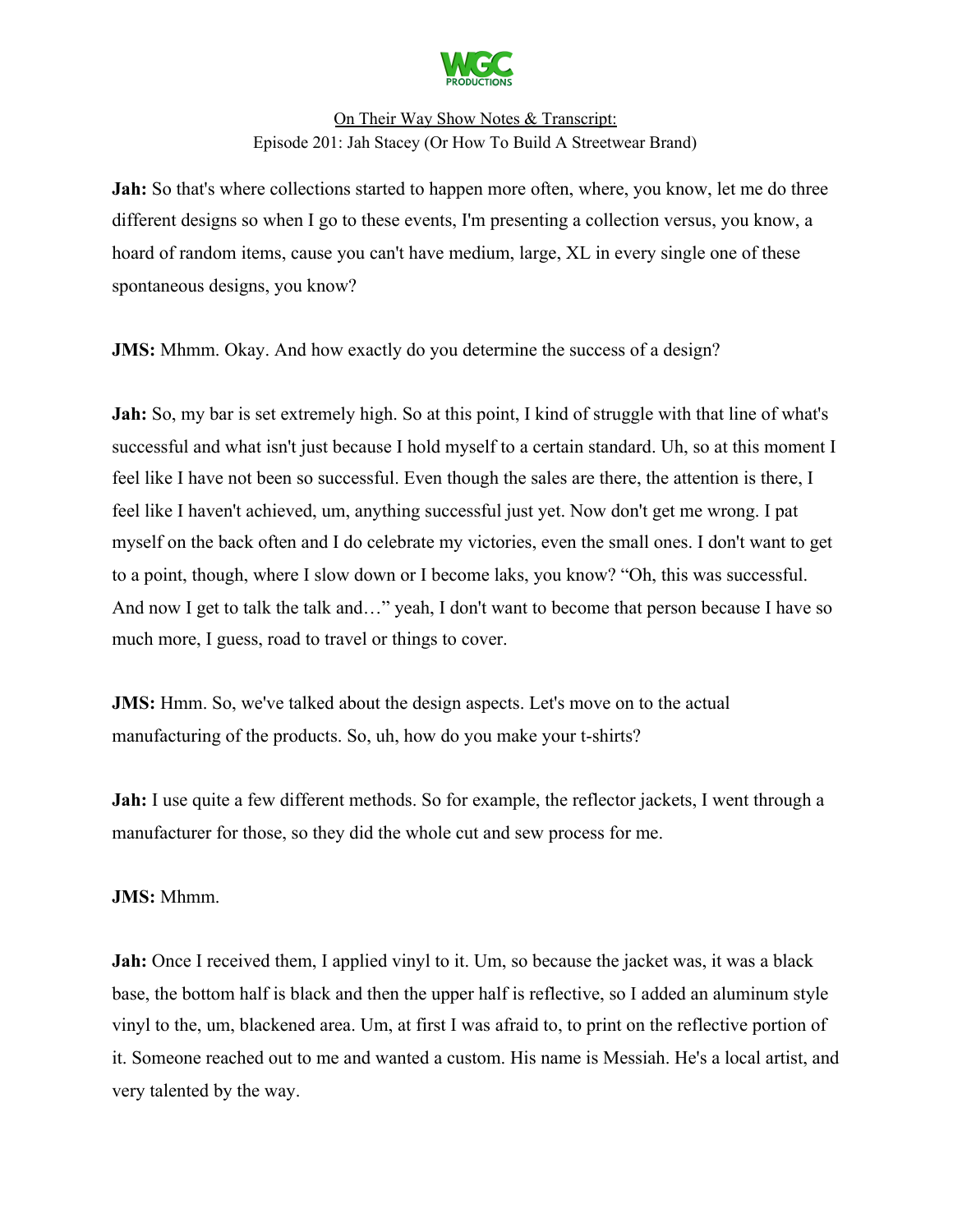

**JMS:** Mhmm.

**Jah:** He reached out to me for a custom one and I was like, "Ooo, I don't know. I mean, I could try it, but if it burns up, it's on you"

#### **(Jah Laughs)**

**Jah:** "You still gotta pay for it." So, he reached out and I was like, "you know what, for the sake of art, let's do it. Um, let's try it out." And it actually worked. That was the vinyl/cut-and-sew process. I also use drop shipping. For people who don't know what drop shipping is, ultimately, it's a company who will receive the order from the customer, print it for you and ship it out to them. So, it's almost like an Amazon in a sense. If you want to think of it in that light. That process is direct-to-garment [DTG]. So, ultimately that's a huge printer that prints the ink directly into the fabric, and that's, you know, unlimited colors, which I love that process because it does not limit what I'm able to create. With vinyl and screen printing, you're limited to a certain amount of colors that you can layer ultimately, plus your order quantities typically have to be pretty large to get the best pricing. So, I ultimately use DTG most of the time. Again, that allows me to create whatever it is that I want and be confident that it's going to look exactly like what I created and sit on that garment.

**JMS:** And do these drop shipping companies, do they also put your logo on the bags? Cause when I ordered my shirt, that was one thing that I noticed that I really liked. Is that something they do as well?

**Jah:** Yeah. So, they ultimately can do whatever you require of them if they're good.They add the logo to the outside bag. They can add an inside logo. They can put sizing. They can put, you know, washing requirements. They can ultimately add all of that stuff to it. Now, as far as tagging stuff like that, you have to do yourself, or reach out to an embroiderer, Embroidery? Embroider? Yeah. Embroider.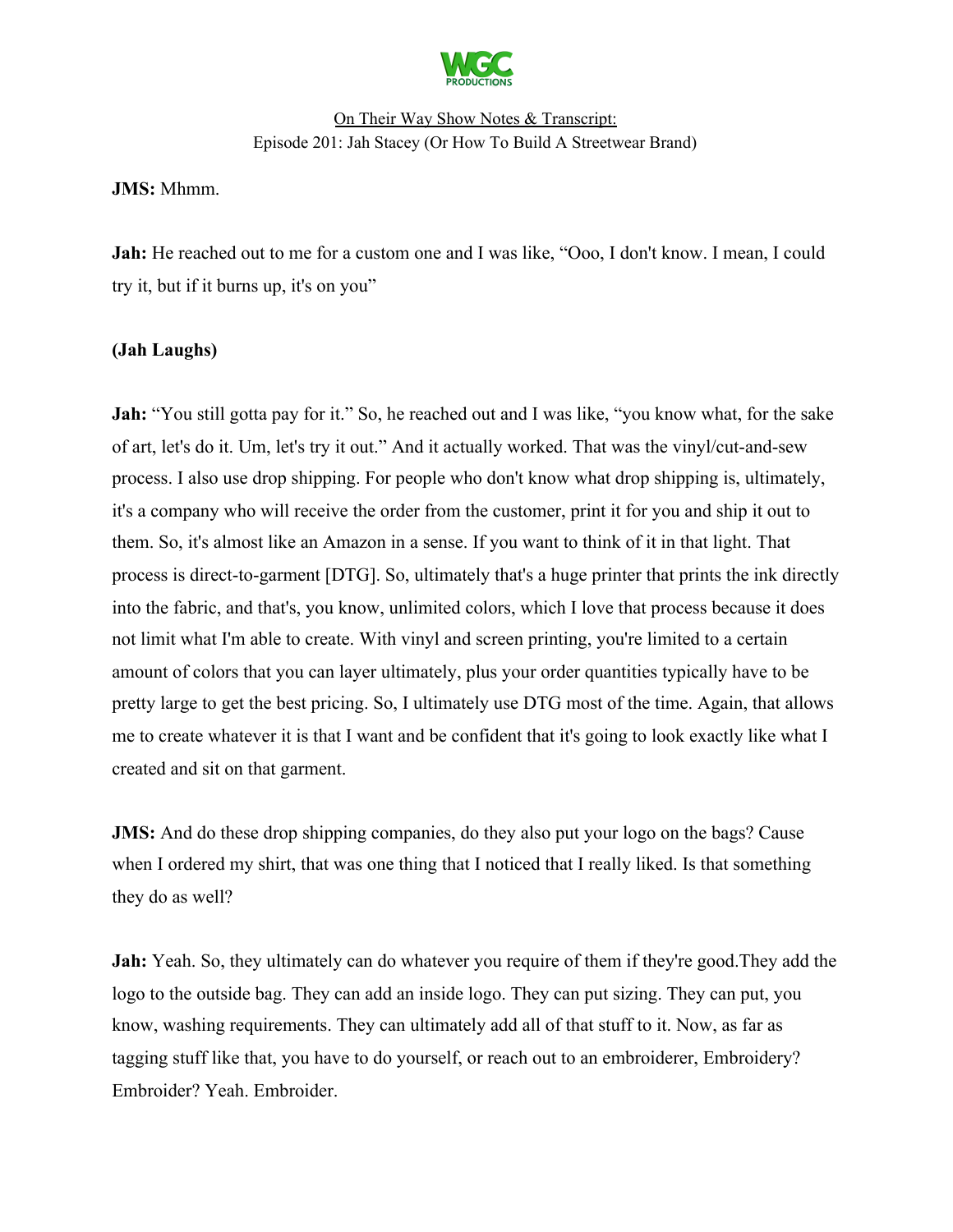

**JMS:** I know what you mean.

#### **(Jah and Jade Laugh)**

**Jah:** But I also sew, as well, so I wear a lot of hats as you can see, but again, I love destroyed items and, like, repurposing items. So, I do have a special section on the website for those items. That's, like, the first class section.

**JMS:** Yeah, I was going to ask you about that.

**Jah:** Yeah, cause those are the most expensive items, um, because they just require the most time and effort. So, I'll ultimately [take a] piece of something else, destroy it or bleach it or, you know, whatever, and take another item and, ultimately, throwing the two together, like Frankenstein-it basically.

**JMS:** Mm, that's, I get that. Um, and so we've talked about the manufacturing of your t-shirts and how you, how you make them. So, when it comes to distribution, I noticed earlier you mentioned that you put it in the stores like **Dynasty** and so on, how exactly did you form those partnerships so that they could distribute the work?

**Jah:** Um, what's funny about that is kind of like the same thing that I mentioned with, you know, networking. I stalked those people-

#### **(Jade and Jah Laugh)**

**Jah:** Literally, I would go to [Dynasty](https://www.facebook.com/DynastyClothing/) and, you know, I just like to walk around and look at stuff. And "man, this is dope, bro. Like this here, like man, like, yo, y'all got some nice stuff in here," and I'm just, like, hanging out, you know, listening and starting conversations and stuff, and, you know,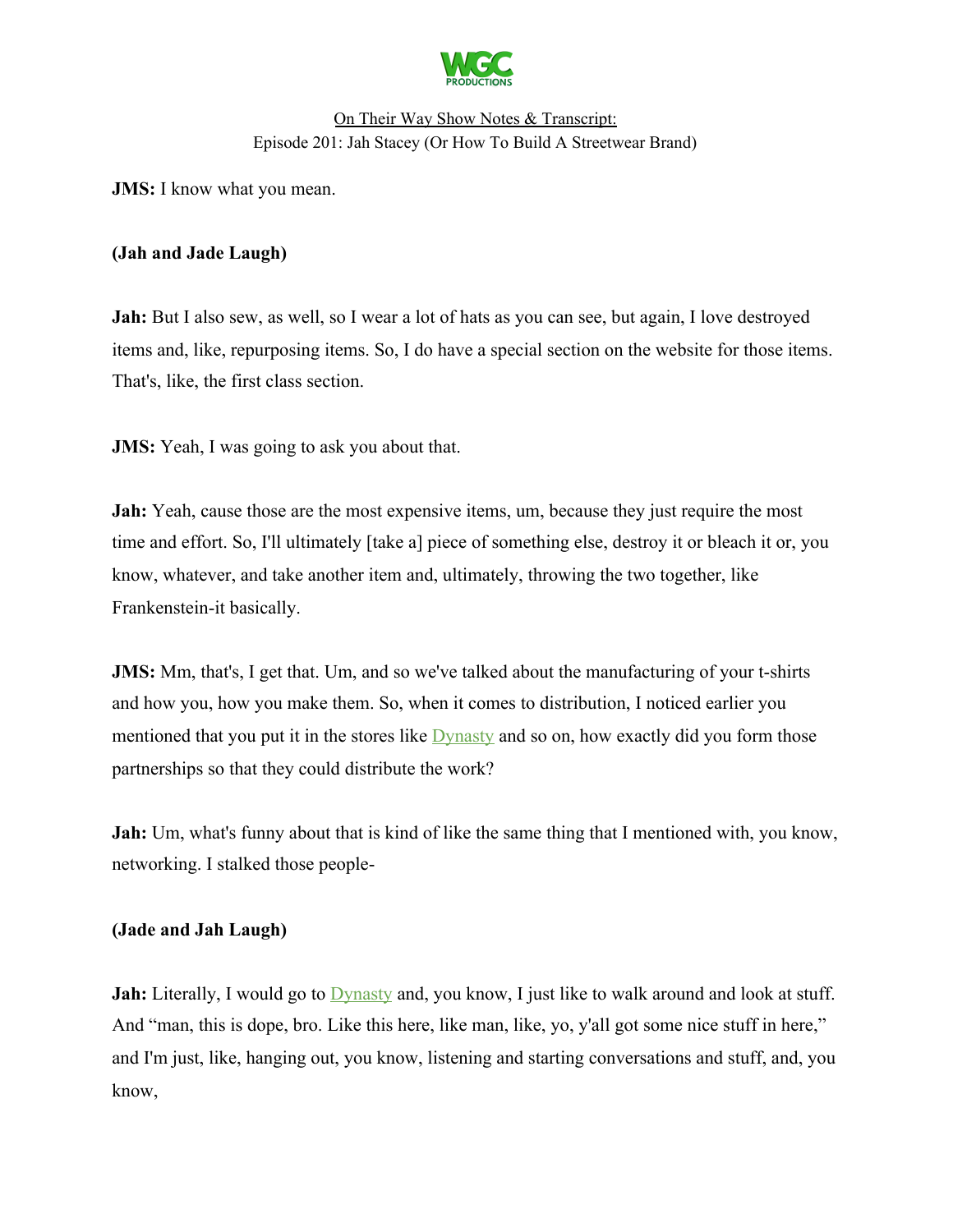

**Jah:** I'll buy like, like one or two things and then I come back again and I'm just, again, just walking around, talking, striking up conversation and stuff like that. And almost just kind of like repeatedly planting a seed, and eventually we gained like, like a level of comfort that we were able to say, "yeah, like, so what do you do, bro, like?" I mean, and it's like, "Oh yeah, well, this is what I do, blah, blah, blah. On everything. Okay. Yeah. Yeah. Checking me out on IG, whatever."

#### **JMS:** Mmm.

**Jah:** I mean, I don't want it to feel like I was, like, trying to sell him, you know?

#### **JMS:** Mhmm.

**Jah:** So, I built something there. I can't say, like, what necessarily at the time. Um, but it did evolve into a business relationship….camaraderie, that's the word. It kind of built a camaraderie there, and it was just like, "Oh, okay. Yeah, Jah is cool, and, and you know, he fashionable," and, you know, whatever else they may say or whatever. And from there it was just like, okay, cool. So one day I was just out and about and I happened to post something and it caught his attention; his name is Mike, um, who owns [Dynasty,](https://www.facebook.com/DynastyClothing/) and, um, it caught his attention and he's just like, "Hey bro, we need to, um, speak. Can you come up to the shop? I would love to like, do something." And it was just like, "finally, like it only took me six months of lingering."

#### **(Jade and Jah Laugh)**

**Jah:** "Finally get it. And um, so, you know, I was like, "Oh, bro I could be there right now, you know." So, I fly over there and we sit down and we get to, you know, talking about these ideas and stuff, that's like before the actual creation process. You know, from there, it was just like, "Oh man, like I would love that. Yeah, let's do that.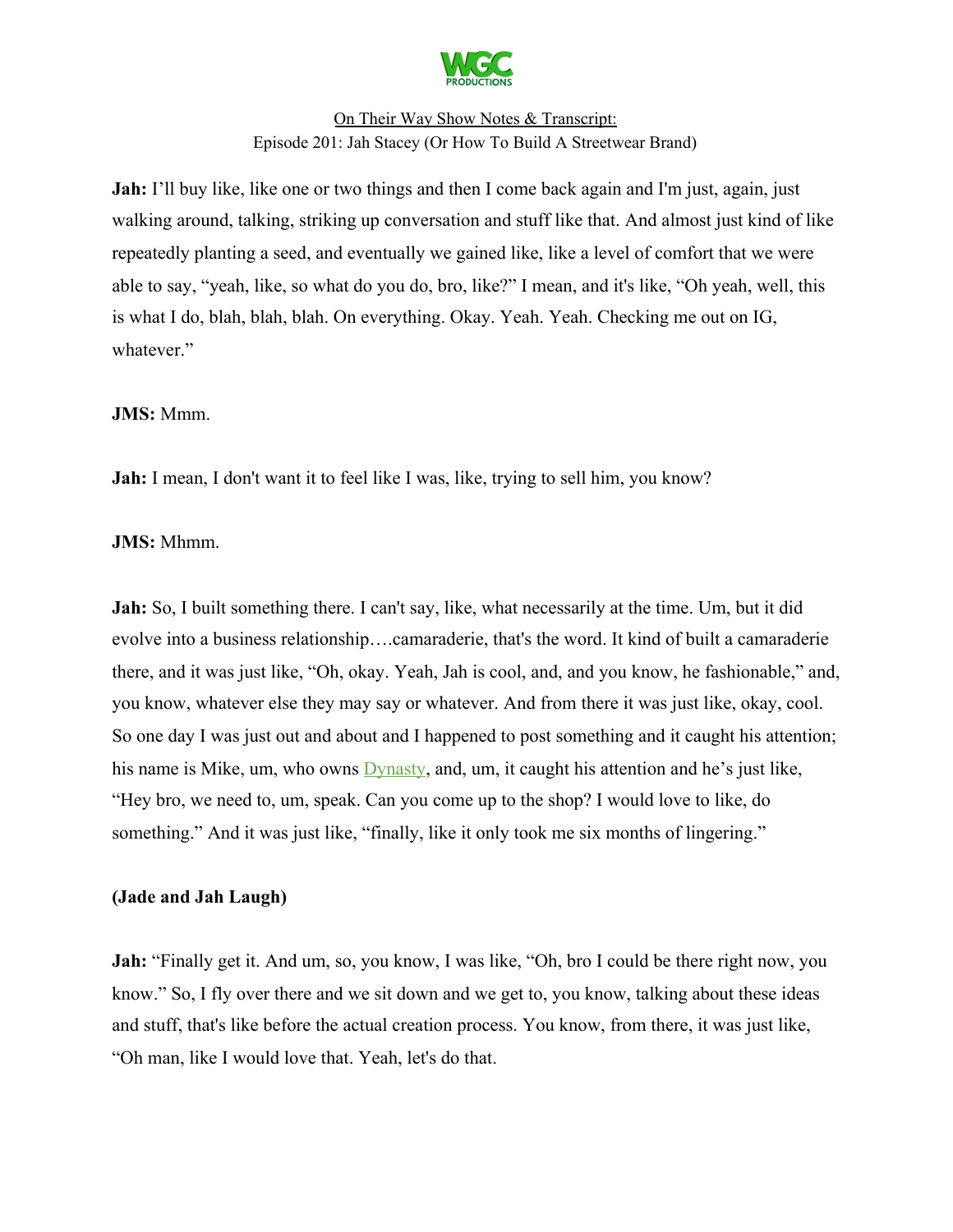

**Jah:** And yeah, cause I love that you did this and I love this one that you did and Oh yeah, that one and that one too. Like, I love those, like those, those is fire."

That eventually like escalated into, "Hey, you should fly out to Vegas with us to, you know, go to the trade show and stuff." Like, you know, it, it turned into a good enough, like, business relationship that you felt we could build further.

**JMS:** Hmm. And, well that makes sense. You just built these, you continue to build these relationships and they just sort of work out cause you're building horizontally. But one thing that I heard. In this, um, earlier that you said was that in 2019 momentum started to really pick up? Um, I think you said it was because, uh, you said quote "it got crazy" and I think you said it was because of marketing, but could you kind of tell us, like, what sort of marketing do you do for, for your product drops?

Jah: Pretty much, I tried like all of these things that, you know, you read about and the experts tell you to do, and it just simply wasn't working. Um, I don't know if it was because of the product or the presentation of the product, um, so what I ended up stumbling upon was Piggyback Marketing. I don't know if that's the actual terminology for it, but that's what I call it.

Basically, market off of the momentum of others, and that may sound bad or whatever it may be, but it's what worked. And that ultimately stemmed from a conversation that I had with a successful businessman, and he told me, and I quote, "copy everything." And I looked at him weird at first and was like "ehh?" He was like, "copy everything. Replicate it. Do what they do. Do it how they do it." And I was just like, "could you explain further?"

#### **(Jade Laughs)**

**Jah:** He was like, "Look at Winghouse. It's the same as Hooters. Look at Buffalo Wild Wings. It's the same asHooters." I was like, "Oh yeah, it is. Hmm," I was like, "oh, that's a good point." He said "guess what? The girls dress the same.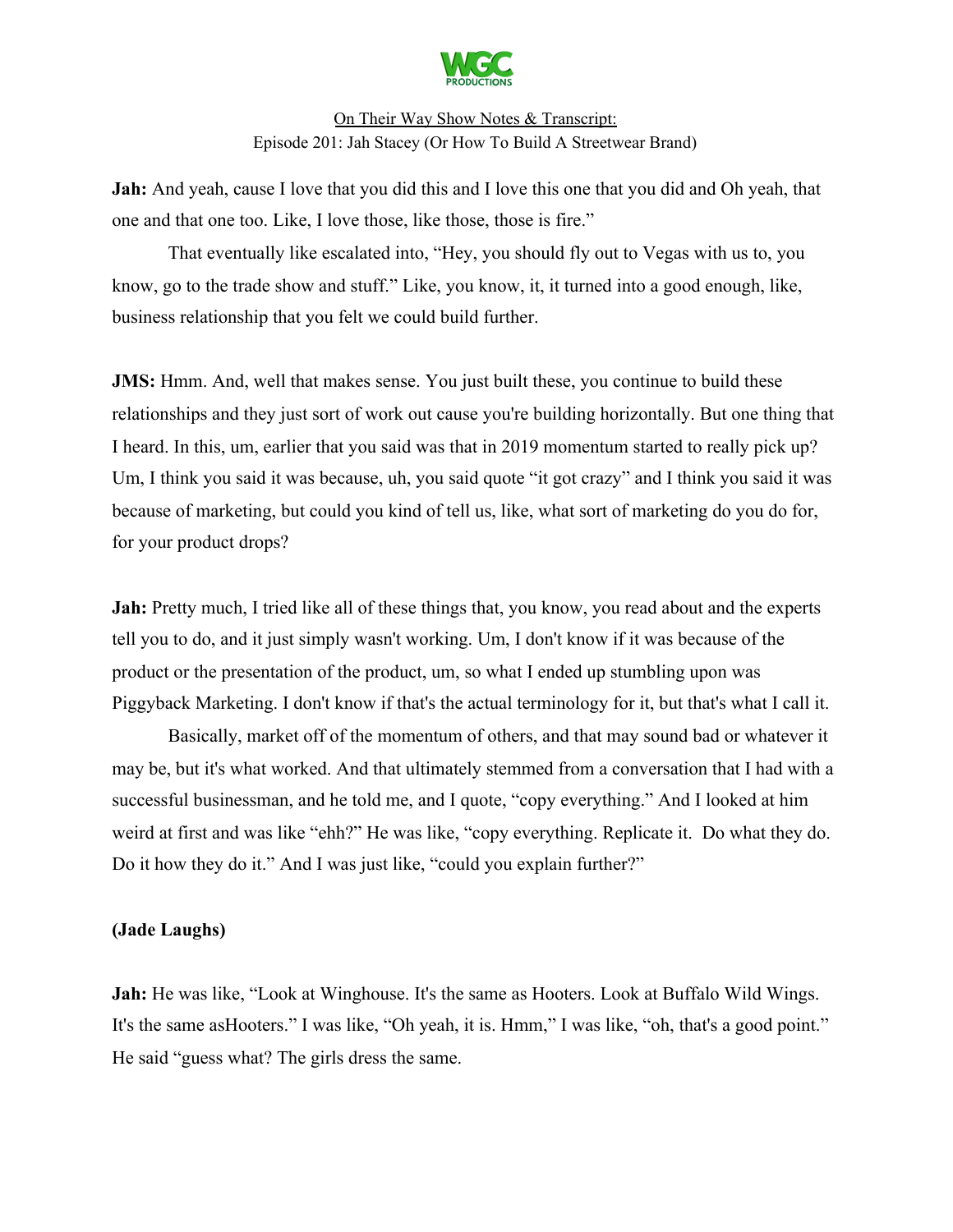

**Jah:** They wear the same sneakers with the same high socks and the same shorts and the same tank top, and they show sports and they serve beer and they serve chicken." And I was like, "Oh, okay, well, that's interesting."

So, I dug further into that, and again, he was successful. He had like four restaurants and all successful restaurants in, um, New Jersey and in New York. And the way I figured out how to actually utilize it was piggyback marketing, and I may be giving a secret a way that I probably don't want to give away, but whatever, I'm pretty sure I'm not the first person to have this idea.

Again, I'm a huge sneakerhead, so, I'm on Twitter, you gotta be on Twitter for a sneaker drop if you want to be in the know. So, I spent a lot of time on there trying to catch these sneakers because I also resell. I'll get a hype sneaker and, you know, you pay like 150 bucks for it, but people are willing to buy it for, like, five or six hundred dollars, because it sells out in, like, three minutes. So, I'm analyzing this huge, like sneaker culture when a Yeezy comes out or a Jordan 1 comes out, and I was just, like, blown away by it.

So, when I made my first sneaker design t-shirt, that was how I marketed. Everybody was waiting for this *Travis Scott Jordan 4* to come out and I was like, "man, it would be cool if you could have a shirt to match the shoe." Cause nothing irritates me more, than a person who's gonna spend all this money on a shoe and then put on a pair of black jeans and a white t-shirt. I hate that so much. I'll said, "you know, what, how 'bout I bring the shirt to you.? It is going to match the shoe completely. Every color down to the T'll match that sneaker, so that you can get away from this black and white theme thing."

So, I make the *Travis Scott Jordan 4*, and I piggybacked off of that marketing. So, every person that said, "you know, hey, 10 minutes until drop time," or "the shoes dropping on Saturday." "Hey, five more minutes until the shoe is coming out." "Oh, this is the website is coming out on." "Uh, make sure you got your box set up." "Hey, make sure you got your account set up and make sure you have your PayPal set up." Every single tweet, I would post that shirt under it, and this is thousands and thousands and thousands. I was tweeting that to every single account that posted that sneaker.

So, it basically went, "hey, I got a matching shirt for these kicks. You might not get the shoes. You could definitely get the shirt."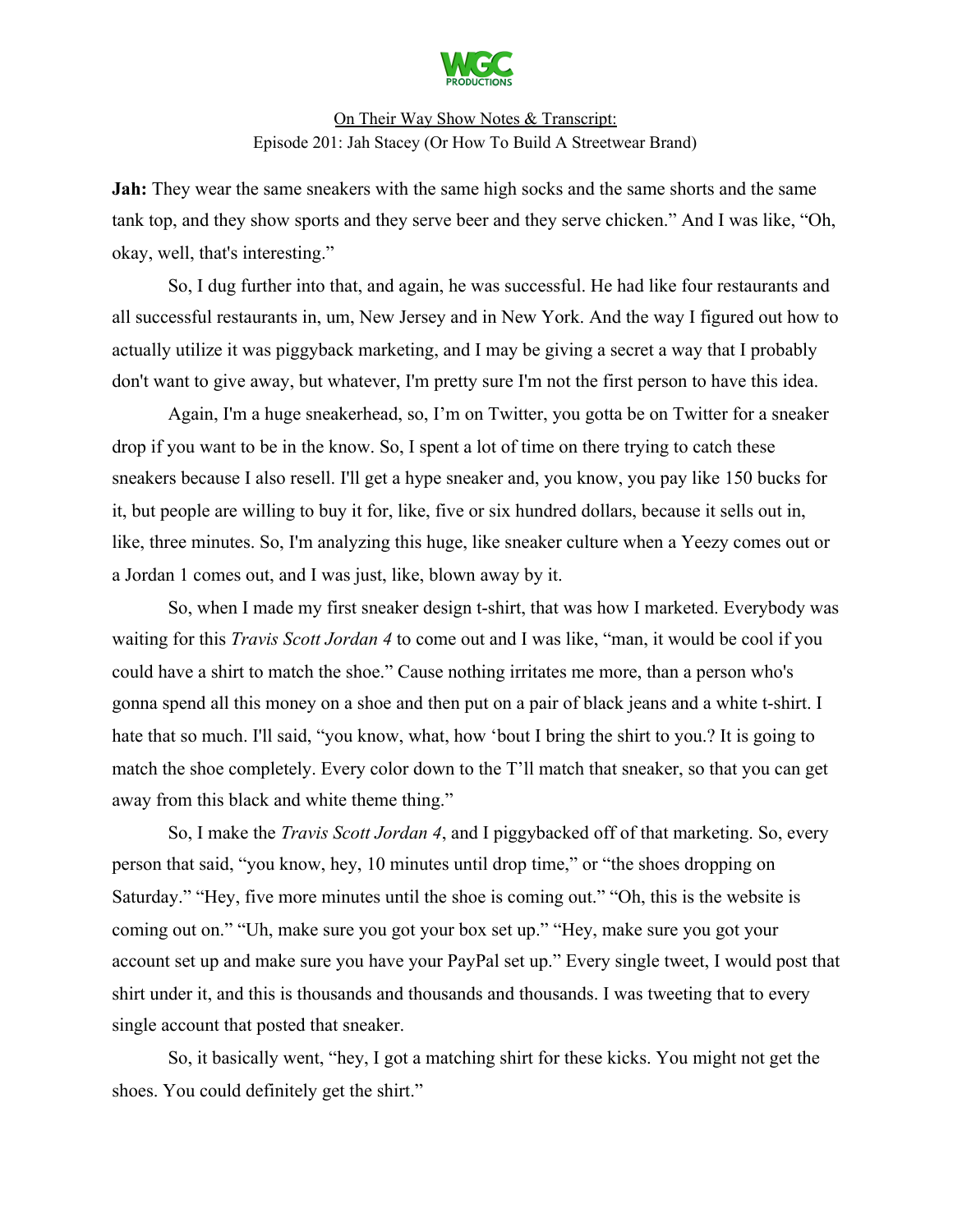

#### **(Jade and Jah Laughs)**

**Jah:** And I put the link and the picture under there, and I tweeted this maybe, like, a good, like, four or five hundred times, um, before the release date of that shoe. That night I had over 390 people shopping in my store simultaneously, and my sales went through the roof and I felt like I had discovered something. I was like, wow, "this is it." I just replicated that over and over and over and over. Every shoe that I have the ability to actually come up with what I thought was actually a really good design, I would do that exact same thing every Saturday for like a year. I would do it over and over and over for every hype release of a sneaker, and, ultimately, that's where that collection ended up going. Where people want it to match their shoe. Why not make a shirt that matched it?

So it, it, it gave us such a huge boost of momentum. Ultimately, you're here for the sneaker shirt, what else are you going to buy now? So, now that's given me the ability to upsale, so now they're leaving with three shirts instead of one or they're leaving with five shirts instead of one. You're a new customer? You're getting a discount. Buy two? You're getting a discount. You know, it sails through the roof and then shot momentum through the roof, and more people started to recognize the brand.

**JMS:** Some, some other things that you've organized, like your photo shoots, which I saw on your IG looked to be pretty successful. So how did you go about organizing, organizing a photography shoot for you and for your merchandise, with the models?

**Jah:** Um, those, those actually came about....out of nowhere, to be honest. I'm not. My expectations typically don't venture into certain rooms. I'm such a, a creator, I guess you could say, that for a while. I didn't really put any attention into those other areas. Now I'm aware that they are important, but I always just kind of had this thing that all I want to do is create. Someone else can take care of the business. Someone else can take care of this and they could do whatever, I just want to be the creator. Um, I just want to make designs and make art.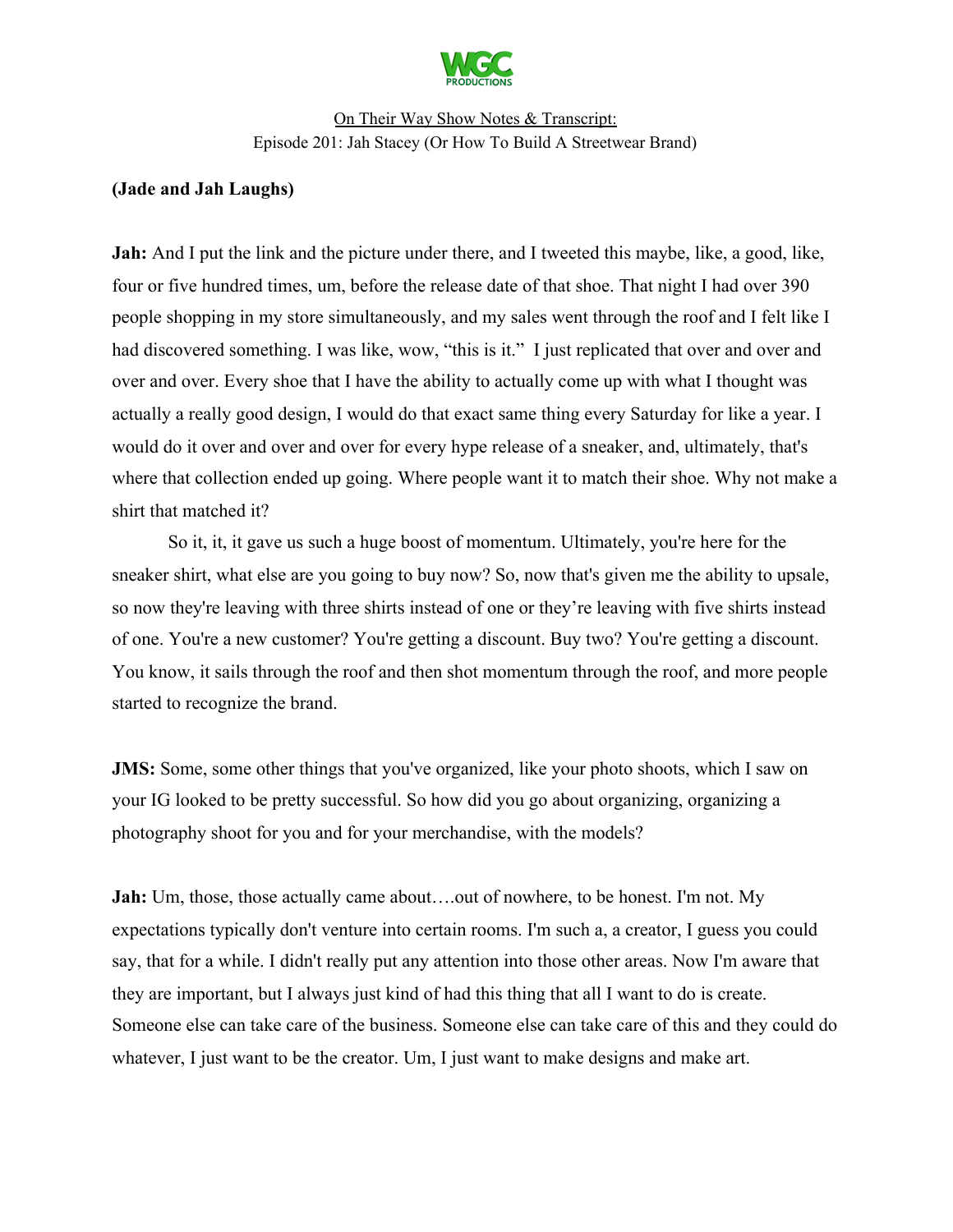

**Jah:** Fortunately, through all of the momentum and networking and attending all these events and shows and stuff, a lot of people just started to reach out to me. I didn't even really go find them at all. Photographers, you know, they have models that they wanted to dress. So, they would reach out. Models would just reach out, "I would love to do a shoot wearing your clothing," and that's ultimately, uh, how it came about, and once I did the first one a really good friend of mine named JAG, uh, he works at a brand called **Swig**, they're really popular in Tampa, he just had like, like a really good appreciation for what I was doing. So, he reached out and he did that shoot for free, didn't even charge me anything, and plus he's eating really good off of [Swig.](https://cityofswig.com/) Like their, their brand is the biggest brand in Tampa, as far as street wear is concerned. So to work with them with an outside brand that in itself was like, "wow, bro, I can't even believe you were doing that. Like, I really appreciate it." So, we, we got our first two models. Uh, we did that shoot, and from there more photographers and more models, uh, started to reach out.

COVID has slowed that down quite a bit, just cause you can't be around everybody.

#### **JMS:** Mmm.

**Jah:** I actually had COVID back in July, so now I'm, like, really afraid to be around people. So, it did force me to step back and utilize a lot of those people reaching out. But as things calm down, you'll see a lot more shoots. Another talented one, his name is [Pyro,](https://www.instagram.com/master_pyr0/) he also did a lot of work with [Swig](https://cityofswig.com/)-

#### **JMS:** Mhmm.

**Jah:** And that guy is extremely talented.

#### **(Jade Laughs)**

**Jah:** Amazing videographer. The, like, amount of effort that he puts into it, is, it's it's, it's amazing.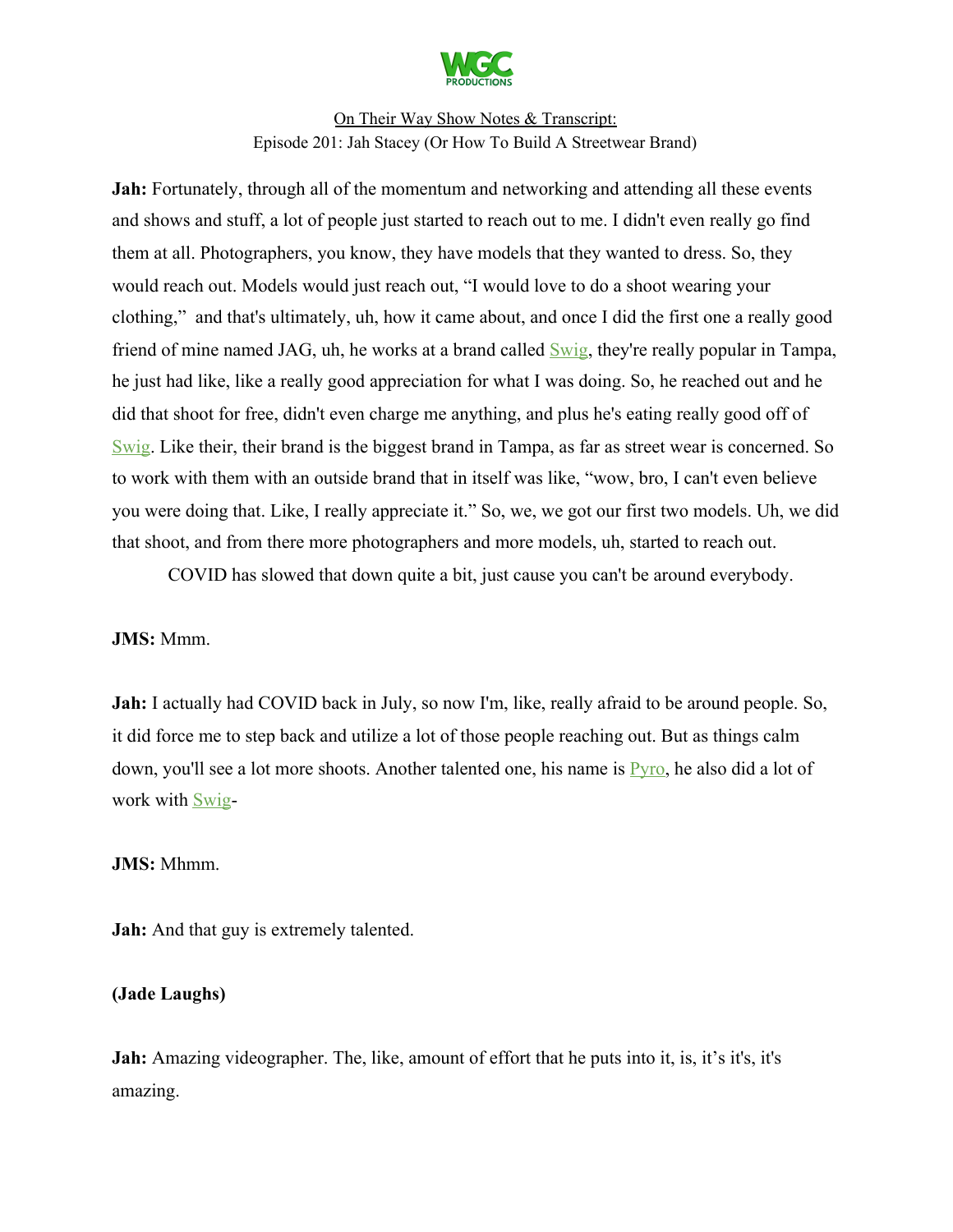

**Jah:** Like, he really is obsessed with detail and quality and, you know, that that is ultimately what you want in a videographer or photographer. Yes, exactly those things. You can come with a very small, basic idea, and he's going to turn that into this big, huge, amazing thing.

**JMS:** Well, we're coming to the end of our interview. That was, that was all quite interesting. I just looked up [Pyro,](https://www.instagram.com/master_pyr0/) actually. His work does look really nice, but, um, So coming to the end of our interview, Jah, you are very obviously on your way to success. I mean, like you are selling t-shirts, you're coming up with great ideas. You're doing the marketing, you connected with people, you're building your network and a name and a brand for Tampa, so that Tampa could be known internationally and you're really doing it. So I want to know how will you know when you've made it?

**Jah:** How will I know when I have made it? Um, yeah, that, that, that is a difficult one. I guess when...I'll feel like I have made it when...my creation or, or just ability to create....is.....I have no idea. I'll be honest.

## **(Jade Laughs)**

**JMS: Okay.** 

**Jah:** I have no idea.

#### JMS: That's okay.

**Jah:** It's a really good question because I can't judge that off of money. And then even when you're in a hundred thousand stores, right? You can almost say that you've made it at that point as well, but there's always another level to conquer from there. So, I guess to, to, to answer the question as simply as possible, um, when I can just create and live off of that then I feel like I've made it. Me sitting here creating is everything. I can send my son to college.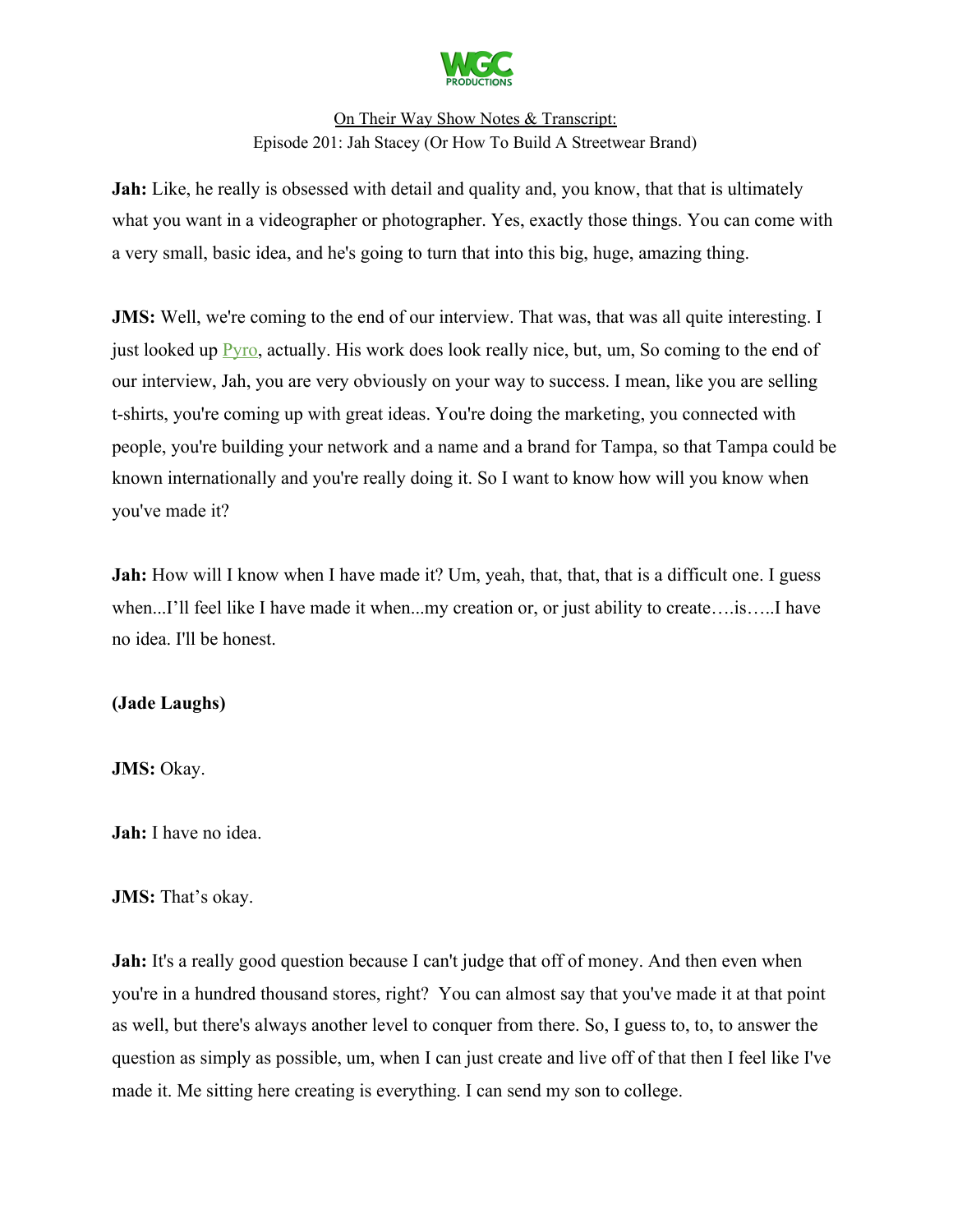

**Jah:** I can pay all the bills. I can, you know, venture into other territories because this is the foundation. When creation is my foundation then I have made it in that realm.

**JMS:** When creation is my foundation, then I'll have made it in that realm. You could put that on a t-shirt that's a slogan.

**Jah:** Yes! That's a really good quote. I freestyle that!

**JMS:** You sure did! Right off the dome.

**(Jade Laughs)**

**Jah:** Talent!

## **(Jah Laughs)**

**JMS:** Well, can you tell the people where they can find where they can find you in Yampa International?

**Jah:** Uh, Yampainternational.com. Yampa I N T L on Instagram, on Twitter, and, I'm also on clubhouse now-

## JMS: Oh!

**Jah:** I'm passing off the jewels that I have, and also for the sake of learning. I love learning. I love hearing from other people. I love soaking up knowledge. Um, that's where you can find Jah Stacy. Yampa International.

**'On Their Way' Theme Song composed by Bajio Alvarado**